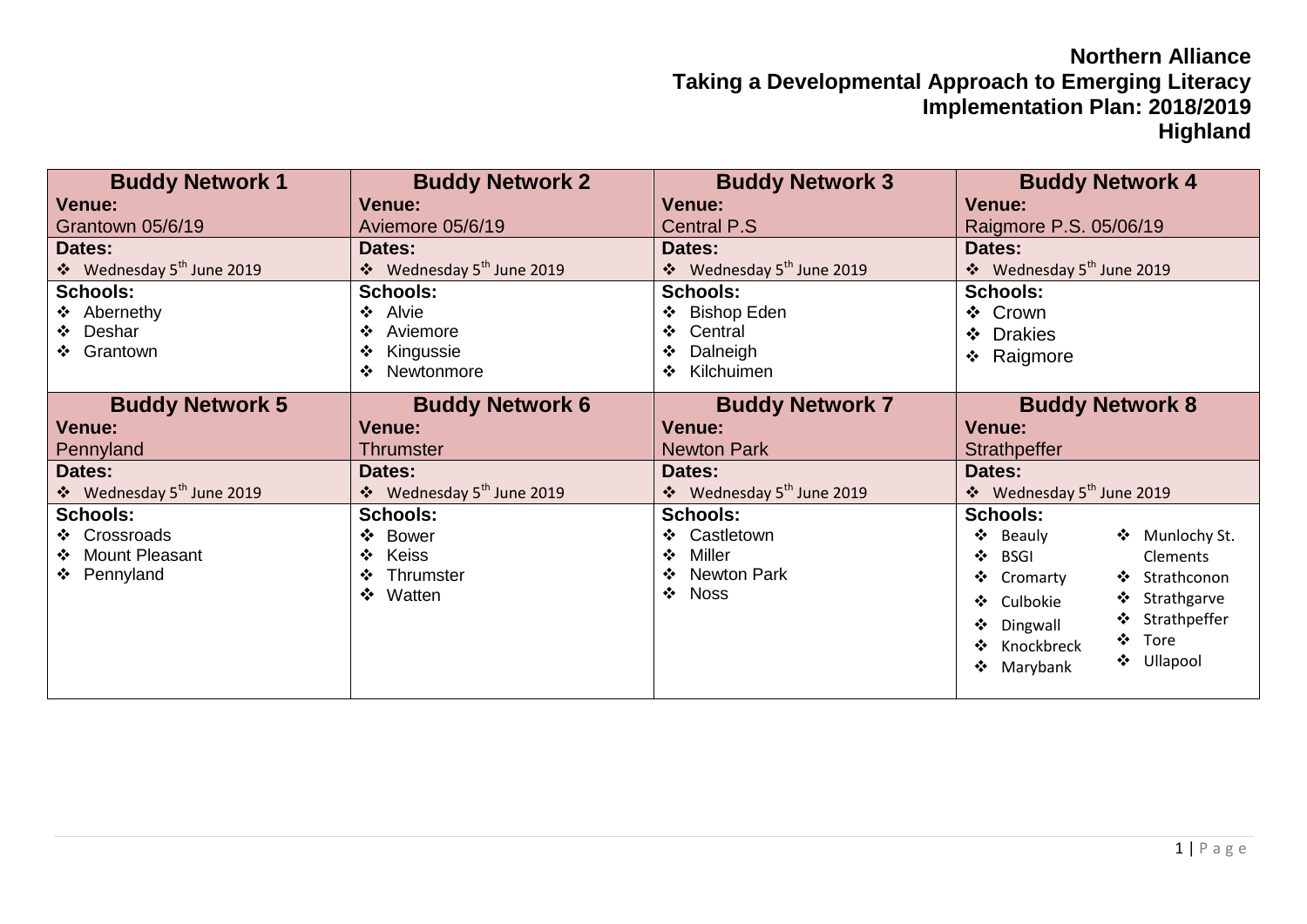## **Northern Alliance Taking a Developmental Approach to Emerging Literacy Implementation Plan: 2018/2019**

**Highland**

| <b>Buddy Network 9</b>                | <b>Buddy Network 10</b>               | <b>Buddy Network 11 and 12</b>        |  |
|---------------------------------------|---------------------------------------|---------------------------------------|--|
| <b>Venue:</b>                         | <b>Venue:</b>                         | <b>Venue:</b>                         |  |
| Muirton P.S. 05/06/19                 | Inshes P.S.                           | Cauldeen P.S 05/06/19                 |  |
|                                       |                                       |                                       |  |
| Dates:                                | Dates:                                | Dates:                                |  |
| ❖ Wednesday 5 <sup>th</sup> June 2019 | ❖ Wednesday 5 <sup>th</sup> June 2019 | Wednesday 5 <sup>th</sup> June 2019   |  |
| <b>Schools:</b>                       | <b>Schools:</b>                       | <b>Schools:</b>                       |  |
| ❖ Beauly P.S                          | ❖ Ben Wyvis P.S                       | ❖ Aldourie P.S                        |  |
| ❖ Kinmylies P.S                       | Daviot P.S<br>❖                       | ❖ Cauldeen P.S                        |  |
| ❖ Mulbuie P.S                         | Inshes P.S.<br>$\cdot$                | ❖ Farr P.S                            |  |
| ❖ Muirton P.S                         | Milton of Leys P.S<br>❖               | ❖ Foyers P.S                          |  |
| ❖ Teanassie P.S                       | Strathdearn P.S<br>❖                  | ❖ Holm P.S                            |  |
|                                       |                                       |                                       |  |
| <b>Buddy Network 13 and 14</b>        |                                       | <b>Buddy Network 15 and 16</b>        |  |
|                                       |                                       |                                       |  |
| <b>Venue:</b>                         |                                       | Venue:                                |  |
| <b>Duncan Forbes</b>                  |                                       | Ardersier                             |  |
|                                       |                                       |                                       |  |
| Dates:                                |                                       | Dates:                                |  |
| ❖ Wednesday 5 <sup>th</sup> June 2019 |                                       | ❖ Wednesday 5 <sup>th</sup> June 2019 |  |
| <b>Schools:</b>                       |                                       | <b>Schools:</b>                       |  |
| ❖ Balloch                             |                                       | ❖ Ardersier                           |  |
| ❖ Cradlehall                          |                                       | ❖ Auldearn                            |  |
| ❖ Duncan Forbes                       |                                       | ❖ Croy                                |  |
| ❖ Smithton                            |                                       | Millbank<br>❖<br>❖ Rosebank           |  |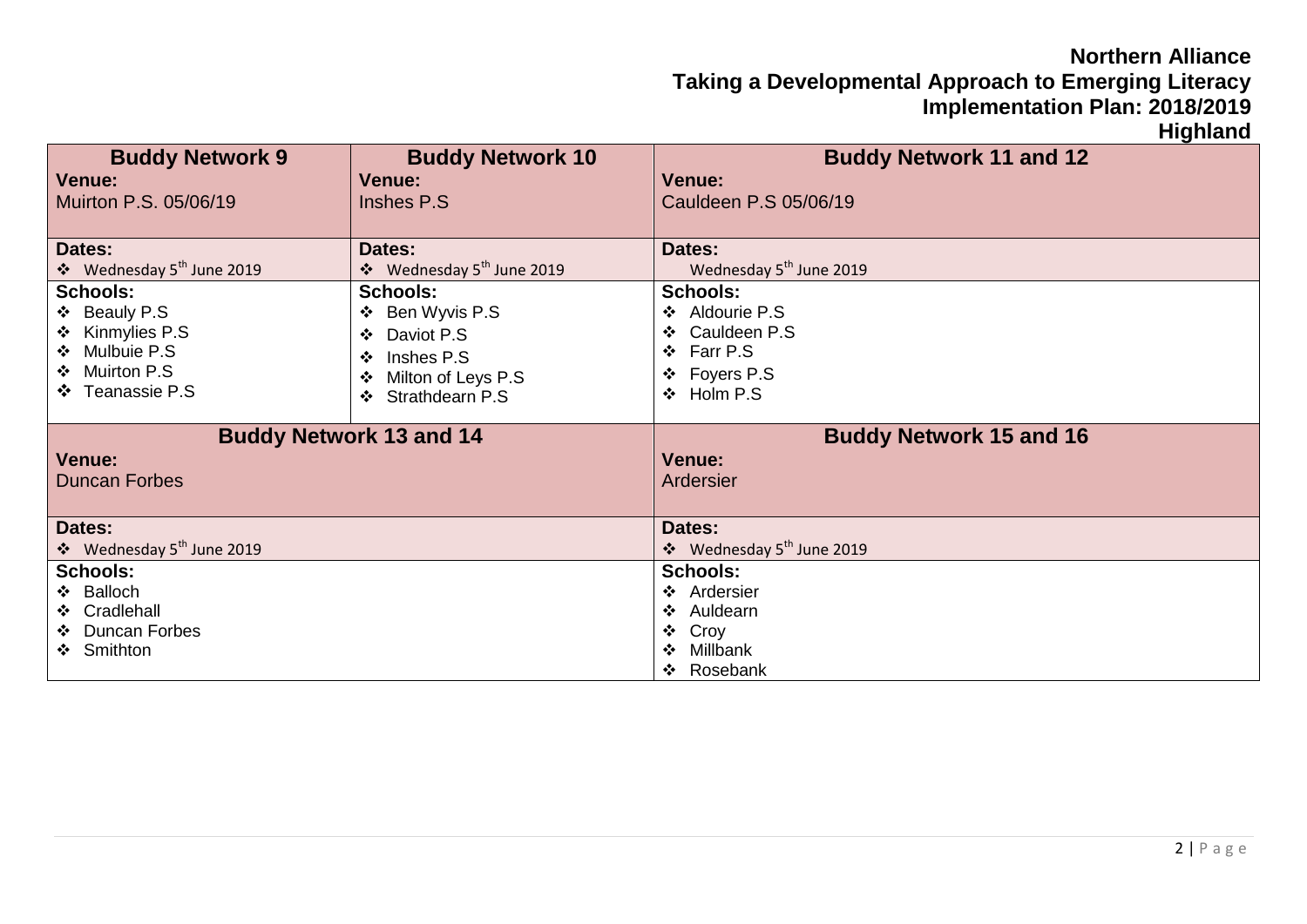## **Northern Alliance**

**Taking a Developmental Approach to Emerging Literacy Implementation Plan: 2018/2019**

**Highland**

| <b>Buddy Network 17 and 18</b>        | <b>Buddy Network 19</b>                    | <b>Buddy Network 20</b>               |
|---------------------------------------|--------------------------------------------|---------------------------------------|
| <b>Venue:</b>                         | <b>Venue:</b>                              | <b>Venue:</b>                         |
| Caol                                  | <b>St Brides</b>                           | <b>Craighill Primary School</b>       |
| Dates:                                | Dates:                                     | Dates:                                |
| ❖ Wednesday 5 <sup>th</sup> June 2019 | ❖ Wednesday 5 <sup>th</sup> June 2019      | ❖ Wednesday 5 <sup>th</sup> June 2019 |
| <b>Schools:</b>                       | <b>Schools:</b>                            | <b>Schools:</b>                       |
| ❖ Ardgour                             | ❖ Duror                                    | ❖ Craighill                           |
| ❖ Banavie                             | ❖ Glencoe                                  | Edderton<br>❖                         |
| Caol<br>❖                             | Kinlochleven<br>$\mathbf{A}$               | ❖ Gledfield                           |
| Invergarry                            | ❖ St Brides                                | Hill of Fearn<br>❖                    |
| Inverlochy                            |                                            | ❖<br>Inver                            |
| Lady Lovat                            |                                            | Knockbreck<br>❖                       |
| ❖ Lundavra                            |                                            | <b>Tarbat Old</b><br>❖                |
| ❖ Spean Bridge                        |                                            |                                       |
|                                       |                                            |                                       |
| <b>Buddy Network 21 and 22</b>        | <b>Buddy Network 23</b>                    | <b>Buddy Network 24</b>               |
| <b>Venue:</b>                         | <b>Venue:</b>                              | <b>Venue:</b>                         |
| South Lodge Primary School            | <b>Bonar Bride Primary School</b>          | Gairloch                              |
| Dates:                                | Dates:                                     | Dates:                                |
| ❖ Wednesday 5 <sup>th</sup> June 2019 | $\div$ Wednesday 5 <sup>th</sup> June 2019 | ❖ Wednesday 5 <sup>th</sup> June 2019 |
| <b>Schools:</b>                       | <b>Schools:</b>                            | <b>Schools:</b>                       |
| ❖ Bridgend                            | <b>Bonar Bride</b><br>$\mathbf{A}$         | Gairloch<br>❖                         |
| ❖ Coulhill                            | $\frac{1}{2}$<br><b>Brora</b>              | Kinlochewe<br>❖                       |
| Milton                                | $\cdot$<br>Dornoch                         | ❖ Shieldaig                           |
| Park<br>❖                             | ❖ Golspie                                  |                                       |
| ❖ Resolis                             | Knockbreck<br>$\bullet$                    |                                       |
| ❖ South Lodge                         | ❖ Rogart                                   |                                       |